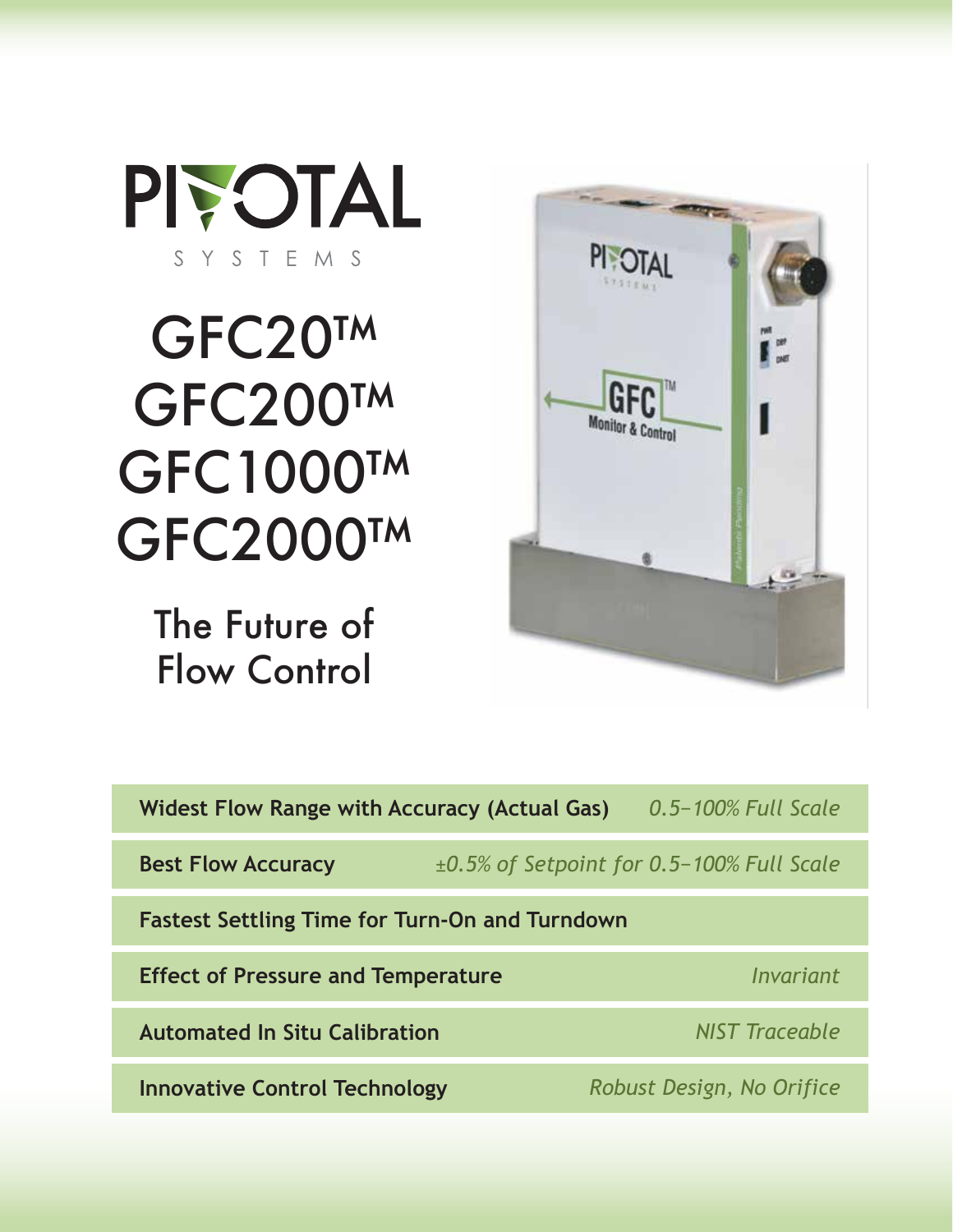# **Introduction**

As process geometries within the semiconductor industry continue to shrink to 10 nm and beyond, the need for highly accurate, responsive and repeatable gas flow control during wafer processing is essential. With the emergence of low gas flow rates, short processing times and continuous plasma processing, best-in-class MFC*s* are struggling to meet the accuracy, settling time and repeatability requirements demanded to ensure high yield and matched chambers.

Pivotal Systems' GFC paves the way for the future of gas flow control. The GFC combines Pivotal's patented, high accuracy GFM™ system with patented control valve technology. As such, it leapfrogs the current MFC technology by offering an order of magnitude improvement on key flow metrics, thereby enabling advanced wafer-manufacturing processes.

# Feature Description

### Automated Calibration and In Situ Diagnostics

The GFC executes a robust calibration sequence on every run. This feature, unique to the Pivotal GFC, results in highly accurate NIST traceable measurements run-to-run and reduces downtime significantly.



### Settling Time

The GFC offers best-in-class settling times for flow controllers by providing settling times below 100 ms for both the gas turn-on and gas turndown. Refer to the following graphics.



### Pressure and Temperature

The unique design of the Pivotal valve results in the GFC being unaffected by variations in the upstream or downstream pressure or temperature. The GFC does not need a temperature coefficient. Highly sensitive sensors monitor the gas pressure and temperature every milli-second and the control scheme accounts for any variations.

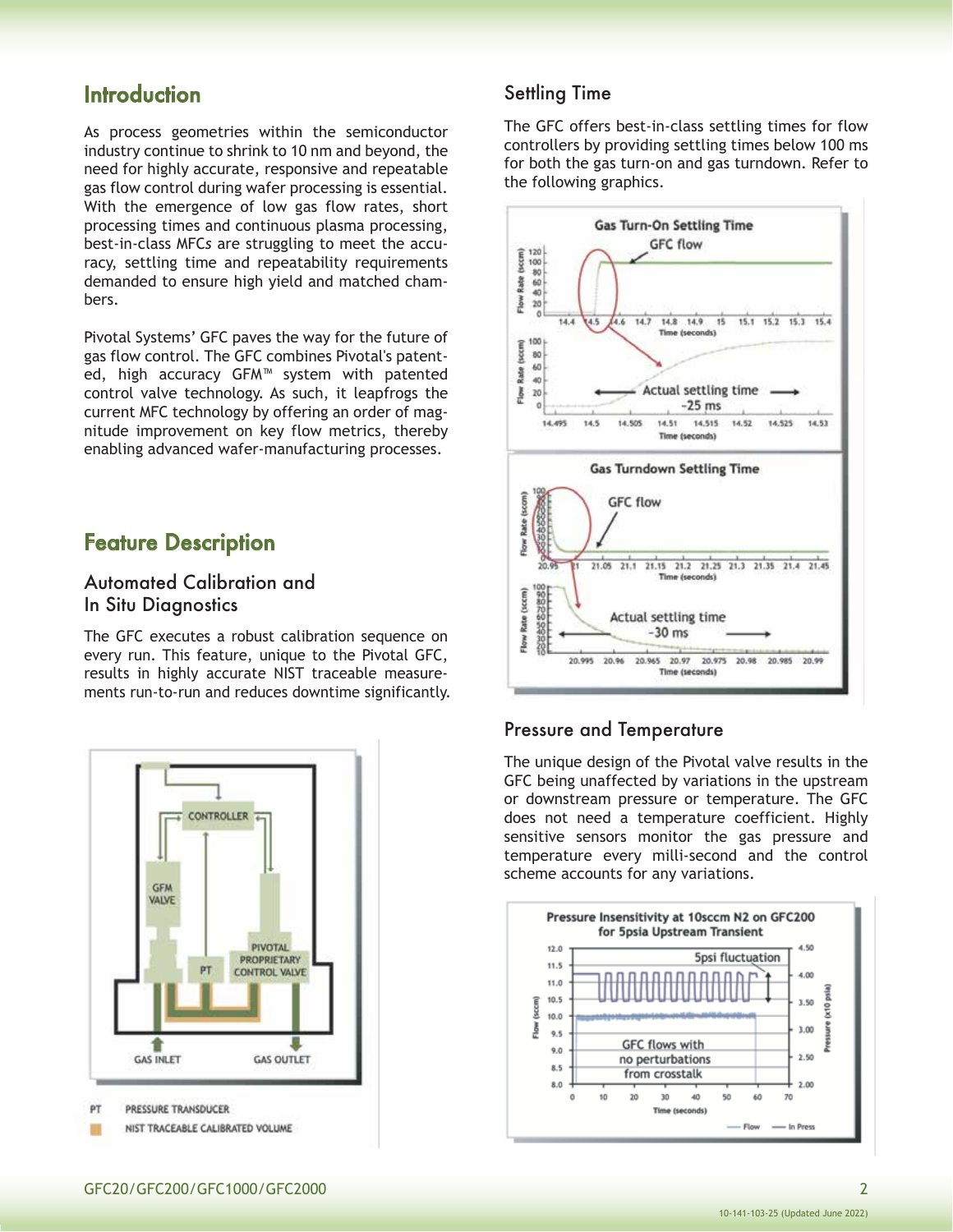### GFC Specifications

| 0.025 - 2000 sccm (5 part numbers to cover this range)              |
|---------------------------------------------------------------------|
| ±0.5% of Setpoint for actual gas:                                   |
| $0.1 - 20$ sccm (GFC20), $1 - 200$ sccm (GFC200),                   |
| 5 - 1000 sccm (GFC1000), 10 - 2000 sccm (GFC2000)                   |
| 10% - 100% FS ≤ 100 ms, 0.5% - 10% FS ≤ 300 ms *                    |
| $\leq$ 1E-9 atm.cc/sec (He)                                         |
| 0.01 sccm (GFC20), 0.1 sccm (GFC200),                               |
| 0.5 sccm (GFC1000), 1.0 sccm (GFC2000)                              |
| $\pm 0.2\%$ of setpoint for 0.5%-100% FS                            |
| Standard: 100 - 300kPaG (14.5 - 43.5 psig)                          |
| Low pressure gases C4H9F, SiH2Cl2, C3H10Si, BCl3, C4F6, C4F6-q,     |
| C4F8, C5F8, SiCl4 and WF6 the inlet pressure range can be as low as |
| -81 kPaG (-11.7 psig)                                               |
| Refer to the Gas Bin Table on page 5 & 6 for the specific ranges.   |
| Vacuum to 53 kPa (0 - 400 Torr)                                     |
| 2.07 MPaG (300 psig)                                                |
| 2.65 MPaG (385 psig)                                                |
| Standard: 15-50°C, High Temperature: 15-70°C                        |
| 316 SS per Semi F20                                                 |
| 5 µin average Ra                                                    |
| Metal (PCTFE - Optional)                                            |
| 11 - 24 VDC, 5 W                                                    |
| ±15 VDC, 150 mA                                                     |
| $<$ 200 $mA$                                                        |
|                                                                     |

\* There is a setpoint hold-time of 60 milliseconds during Analog control. This time is in addition to the reported settling time of this device. When running using Analog control, the GFC has a minimum setpoint sensitivity of ±50mV. The flow accuracy is unaffected. The measured setpoint and corresponding flow feedback may be different from the commanded setpoint by up to that amount. Analog calibration is recommended to align device input to the controller output.

### Communication Protocols

### Supported Protocols

The GFC supports analog, DeviceNet, RS-485 and Ethercat communication protocols.

### Analog and RS-485 Interface

A 9-pin male D-sub connector on top of the GFC enclosure (right) is for operating in the analog and RS-485 modes.

### DeviceNet Interface

The industry standard, ODVA-compliant DeviceNet *thin* cable with a *micro* connector is located on the side of the GFC enclosure. The table on the right defines this connector's pins.

### Ethercat Interface

A 5 pin M8 power connector is located on the side of the GFC enclosure. The table on the right defines this connector's pins. Please refer to page 9 for a diagram of the communications port locations. Contact a sales representative for the ESI file.

GFC20/GFC200/GFC1000/GFC2000 3



For the analog and RS-485 modes, a suitable mating connector is Tyco PN# 1-747943-6.

| ີ<br>o<br>o.<br>ò         |  |
|---------------------------|--|
| PWR<br><b>DB9</b><br>DNET |  |
|                           |  |

|     |             | DeviceNet              |
|-----|-------------|------------------------|
| Pin | Signal Name | <b>Specification</b>   |
| 1   | Drain       |                        |
| 2   | V+          | $+11$ VDC to $+24$ VDC |
| 3   | v-          | 0 VDC                  |
| 4   | CAN H       |                        |
| 5   | CAN L       |                        |
|     |             |                        |

|  | 5   | CAN L              |                      |
|--|-----|--------------------|----------------------|
|  |     |                    |                      |
|  |     | <b>Ethercat</b>    |                      |
|  | Pin | <b>Signal Name</b> | <b>Specification</b> |
|  | 1   | V+                 | $+24$ VDC            |
|  | 2   | Chassis Ground     |                      |
|  | 3   | Power Common       |                      |
|  | 4   | Unassigned         |                      |
|  | 5   | Unassigned         |                      |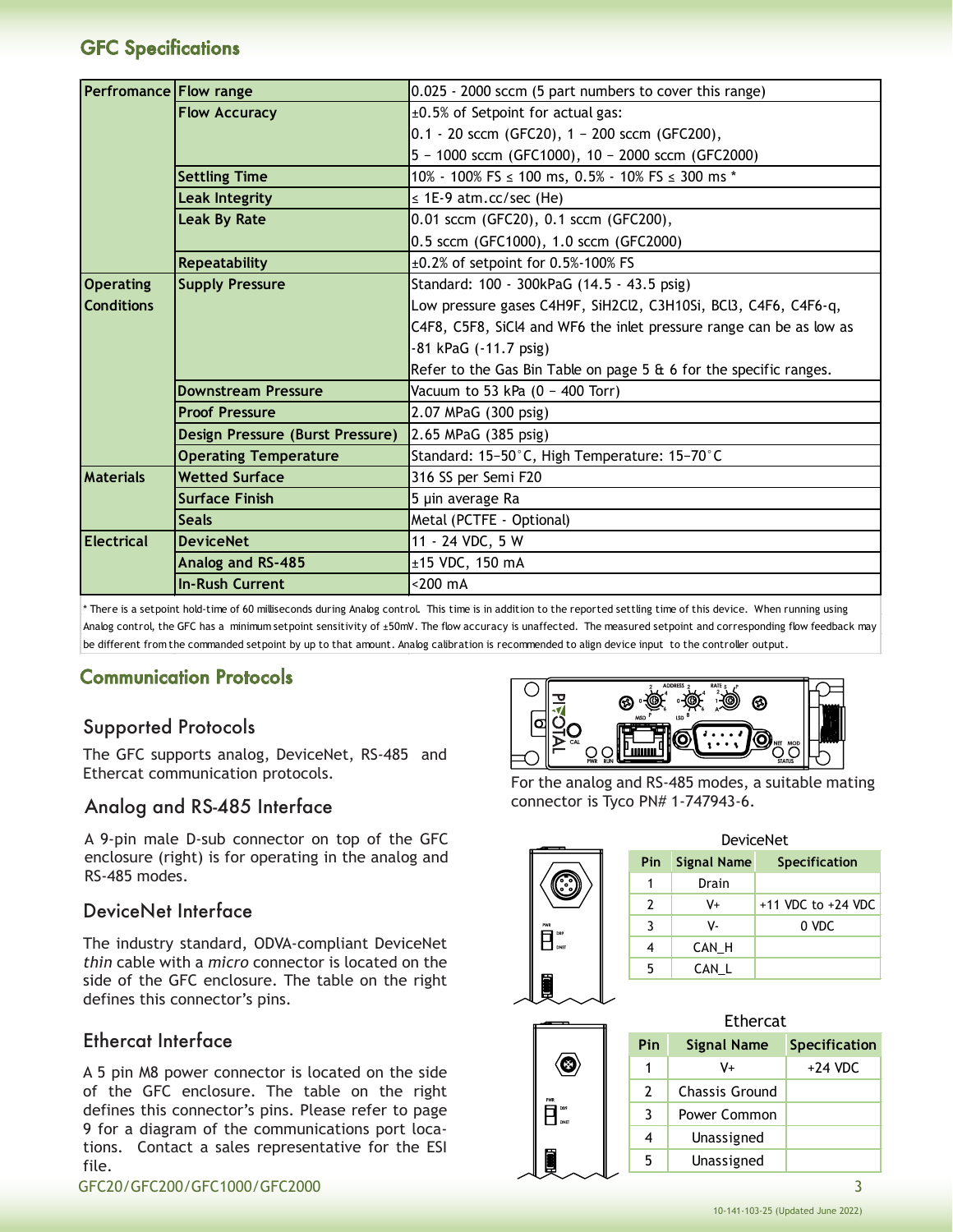# Product Description Code

| Code | Description         | <b>Option</b>    |                            |                                                                                                                |              |                   |                    | <b>Option Description</b>    |                         |                |                   |                 |                  |           |
|------|---------------------|------------------|----------------------------|----------------------------------------------------------------------------------------------------------------|--------------|-------------------|--------------------|------------------------------|-------------------------|----------------|-------------------|-----------------|------------------|-----------|
| Т.   | <b>Base Model</b>   | GFC              | <b>Gas Flow Controller</b> |                                                                                                                |              |                   |                    |                              |                         |                |                   |                 |                  |           |
| Ш    | Special Application | XX               |                            | Standard Application (50°C)                                                                                    |              |                   |                    |                              |                         |                |                   |                 |                  |           |
|      |                     | XT               | High Temp GFC (70°C)       |                                                                                                                |              |                   |                    |                              |                         |                |                   |                 |                  |           |
|      |                     | LP               |                            | Low Pressure Gases* (50°C)                                                                                     |              |                   |                    |                              |                         |                |                   |                 |                  |           |
|      |                     | LT               |                            | Low Pressure Gas / High Temp GFC (70°C)                                                                        |              |                   |                    |                              |                         |                |                   |                 |                  |           |
| Ш    | Configurability     | C                |                            | Multi-gas Standard Bins                                                                                        |              |                   |                    |                              |                         |                |                   |                 |                  |           |
|      |                     | X                | Gas Configured             |                                                                                                                |              |                   |                    |                              |                         |                |                   |                 |                  |           |
| IV   | Gas or              | <b>XXXX XXXX</b> |                            | Specific Semi Gas Code and Range                                                                               |              |                   |                    |                              |                         |                |                   |                 |                  |           |
|      | Standard            | PS01-020C        |                            | Pivotal Systems Standard Bin 01 0.1-20 sccm N2                                                                 |              |                   |                    |                              |                         |                |                   |                 |                  |           |
|      | Bins                | PS02-200C        |                            | Pivotal Systems Standard Bin 02 21-200 sccm N2 **                                                              |              |                   |                    |                              |                         |                |                   |                 |                  |           |
|      |                     | PS03-001L        |                            | Pivotal Systems Standard Bin 03 201-1000 sccm N2 **                                                            |              |                   |                    |                              |                         |                |                   |                 |                  |           |
|      |                     | PS04-002L        |                            | Pivotal Systems Standard Bin 04 1001-2000 sccm N2 **                                                           |              |                   |                    |                              |                         |                |                   |                 |                  |           |
| ٧    | Fitting & Body      | 01               | VCR 1.125"                 |                                                                                                                |              |                   |                    |                              |                         |                |                   |                 |                  |           |
|      | Width               | 02               | C-Seal 1.125"              |                                                                                                                |              |                   |                    |                              |                         |                |                   |                 |                  |           |
|      |                     | 03               | W-Seal 1.125"              |                                                                                                                |              |                   |                    |                              |                         |                |                   |                 |                  |           |
|      |                     | 04               |                            |                                                                                                                |              |                   |                    |                              |                         |                |                   |                 |                  |           |
|      |                     | 05               |                            |                                                                                                                |              |                   |                    |                              |                         |                |                   |                 |                  |           |
|      |                     | 06               |                            | VCR 1.125" with PCTFE valve seats                                                                              |              |                   |                    |                              |                         |                |                   |                 |                  |           |
|      |                     | 07               |                            | C-Seal 1.125" with PCTFE valve seats                                                                           |              |                   |                    |                              |                         |                |                   |                 |                  |           |
|      |                     | 08               |                            | W-Seal 1.125" with PCTFE valve seats                                                                           |              |                   |                    |                              |                         |                |                   |                 |                  |           |
|      |                     | 09               |                            | VCR 1.125" with PCTFE in GFM valve seat Only                                                                   |              |                   |                    |                              |                         |                |                   |                 |                  |           |
|      |                     | 10               |                            | C-Seal 1.125" with PCTFE in GFM valve seat Only                                                                |              |                   |                    |                              |                         |                |                   |                 |                  |           |
|      |                     | 11               |                            | W-Seal 1.125" with PCTFE in GFM valve seat Only                                                                |              |                   |                    |                              |                         |                |                   |                 |                  |           |
| ٧I   | Valve               | C                | <b>Normally Closed</b>     |                                                                                                                |              |                   |                    |                              |                         |                |                   |                 |                  |           |
|      | Configuration       |                  |                            |                                                                                                                |              |                   |                    |                              |                         |                |                   |                 |                  |           |
| VII  | Downstream          | V                | Vacuum                     |                                                                                                                |              |                   |                    |                              |                         |                |                   |                 |                  |           |
|      | Condition           | A                |                            | Atmospheric - This option can be used for all gases except low pressure gases. Inlet pressure must be ≥60 psia |              |                   |                    |                              |                         |                |                   |                 |                  |           |
| VIII | Communication       |                  |                            |                                                                                                                | Power on     | <b>Full Scale</b> |                    | <b>Full Scale</b> Full Scale | Poll I/O                | Poll I/O       | Poll I/O          | <b>SP Delay</b> | External         |           |
|      | Options             | Option           | I/O                        | Connector                                                                                                      | State        | Setting           | Setting            | Setting                      | Instance                | Instance       | State             | in ms           | <b>Baud Rate</b> | Mac ID    |
|      |                     |                  |                            |                                                                                                                |              |                   |                    |                              | Producer                | Consumer       | <b>Transition</b> |                 |                  |           |
|      |                     | DA               | <b>DeviceNet</b>           | 5 Pin Micro                                                                                                    | Idle         | Count             | Integer            | 6000h                        | $\overline{2}$          | $\overline{7}$ | Executing         | $\mathbf 0$     | 500KB            | 63        |
|      |                     | DB               | DeviceNet                  | 5 Pin Micro                                                                                                    | Idle         | Count             | Integer            | 6000h                        | 21                      | $\overline{7}$ | Executing         | 0               | 500KB            | 63        |
|      |                     | DC               | DeviceNet                  | 5 Pin Micro                                                                                                    | Idle         | Count             | Integer            | 6000h                        | $\mathbf{2}$            | 8              | Executing         | 0               | 500KB            | 63        |
|      |                     | DD               | DeviceNet                  | 5 Pin Micro                                                                                                    | Idle         | Count             | Integer            | 6000h                        | 21                      | 8              | Executing         | 0               | 500KB            | 63        |
|      |                     | DE               | DeviceNet                  | 5 Pin Micro                                                                                                    | Idle         | Count             | Integer            | 6000h                        | 6                       | 8              | Executing         | 0               | 500KB            | 63        |
|      |                     | DF               | DeviceNet                  | 5 Pin Micro                                                                                                    | Idle         | Count             | Integer            | 6000h                        | 22                      | $\overline{7}$ | Executing         | 0               | 500KB            | 63        |
|      |                     | DG               | DeviceNet                  | 5 Pin Micro                                                                                                    | Idle         | Count             | Integer            | 6000h                        | 3                       | $\overline{7}$ | Executing         | 0               | 500KB            | 63        |
|      |                     | DH               | DeviceNet                  | 5 Pin Micro                                                                                                    | Idle         | Count             | Integer            | 7FFFh                        | $\overline{\mathbf{3}}$ | $\overline{7}$ | Executing         | 0               | 500KB            | 63        |
|      |                     | DI               | DeviceNet                  | 5 Pin Micro                                                                                                    | Idle         | <b>SCCM</b>       | Float              | 6000h                        | 14                      | 19             | Executing         | 0               | 500KB            | 63        |
|      |                     | DJ               | DeviceNet                  | 5 Pin Micro                                                                                                    | Idle         | <b>SCCM</b>       | Float              | 6000h                        | $\overline{23}$         | 20             | Executing         | 0               | 500KB            | 63        |
|      |                     | DK               | DeviceNet                  | 5 Pin Micro                                                                                                    | Idle         | <b>SCCM</b>       | Float              | 7FFFh                        | 13                      | 19             | Executing         | 0               | 500KB            | 63        |
|      |                     | DL               | DeviceNet                  | 5 Pin Micro                                                                                                    | Idle         | Count             | Integer            | 7FFFh                        | 6                       | 8              | Executing         | 0               | 500KB            | 63        |
|      |                     | <b>DM</b>        | DeviceNet                  | 5 Pin Micro                                                                                                    | Idle         | Count             | Integer            | 6000h                        | $\mathbf{2}$            | $\overline{7}$ | Executing         | $\mathbf 0$     | 500KB            | 63        |
|      |                     | DN               | DeviceNet                  | 5 Pin Micro                                                                                                    | Idle         | Count             | Integer            | 7FFFh                        | 22                      | $\overline{7}$ | Executing         | 0               | 500KB            | 63        |
|      |                     | DO               | DeviceNet                  | 5 Pin Micro                                                                                                    | Idle         | Count             | Integer            | 6000h                        | $\overline{22}$         | 8              | Executing         | 0               | 500KB            | 63        |
|      |                     | DP               | DeviceNet                  | 5 Pin Micro                                                                                                    | Idle         | Count             | Integer            | 7FFFh                        | 3                       | $\overline{7}$ | Executing         | 500 ms          | 500KB            | 63        |
|      |                     | DQ               | DeviceNet                  | 5 Pin Micro                                                                                                    | Idle         | Count             | Integer            | 7FFFh                        | $\mathbf{1}$            | 8              | Executing         | 0               | 500KB            | 63        |
|      |                     | DR               | <b>DeviceNet</b>           | 5 Pin Micro                                                                                                    | Idle         | Count             | Integer            | 603d                         | 22                      | 8              | Executing         | 0               | 500KB            | 63        |
|      |                     | EA               | Ethercat                   | Comm: RJ45                                                                                                     | <b>INIT</b>  | NA                | NA                 | <b>NA</b>                    | NA                      | NA             | NA                | NA              | NA               | 0         |
|      |                     |                  |                            | Pwr: 5 pin Nano                                                                                                |              |                   | Analog DB9 Pin-Out |                              |                         |                |                   |                 |                  |           |
|      |                     |                  |                            |                                                                                                                |              |                   |                    |                              |                         |                |                   |                 |                  |           |
|      |                     |                  |                            |                                                                                                                | Valve        | Flow              | Power              | Power                        | Power                   | Flow           | Signal            |                 | <b>RS 485</b>    | Test      |
|      |                     | Option           | I/O                        | Connector                                                                                                      | Override     | Feedback          | Supply +           | Supply<br>Common             | <b>Supply</b>           | Setpoint       | Ground            | RS 485 +        |                  | Point     |
|      |                     | AA               | Analog                     | 9-pin D                                                                                                        | $\mathbf{1}$ | 2                 | 3                  | 4                            | 5                       | 6              | $\overline{7}$    | 8               | 9                | NA        |
|      |                     | AB               | Analog                     | 9-pin D                                                                                                        | 1            | 2                 | 3                  | 4                            | 5                       | 6              | 7,8               | NA              | NA               | 9         |
|      |                     | AC               | Analog                     | 20-pin Honda                                                                                                   | 14           | 3                 | $\overline{4}$     | $\overline{2}$               | 16                      | 11             | 12                | 8               | 9                | NA        |
|      |                     | AD               | Analog                     | 20-pin Honda                                                                                                   | 14           | 3                 | 4                  | $\overline{2}$               | 16                      | 5              | 12                | 8               | 9                | NA        |
|      |                     | AG               | Analog                     | Card Edge-RJ11                                                                                                 | J            | $\overline{3}$    | $\overline{4}$     | $\overline{2}$               | F                       | A              | $B + C + 10$      | 3, 4            | 2, 3             | <b>NA</b> |
|      |                     | AH               | Analog                     | DB9 to DB15                                                                                                    | <b>NA</b>    | <b>NA</b>         | $\overline{7}$     | 5                            | $\overline{5}$          | 8              | <b>NA</b>         | <b>NA</b>       | <b>NA</b>        | <b>NA</b> |
|      |                     | AK               | Analog                     | 20-pin Honda                                                                                                   | $\mathbf{1}$ | $\overline{2}$    | 3                  | 4                            | 5                       | 6              | $7 - 8$           | <b>NA</b>       | <b>NA</b>        | NA        |
|      |                     | AL               | Analog                     | Card Edge                                                                                                      | <b>NA</b>    | 3                 | $\overline{4}$     | 2                            | F                       | А              | B+C               | NA              | NA               | NA        |
|      |                     | AM               | Analog                     | Card Edge - Purge Enabled                                                                                      | D            | 3                 | $\overline{4}$     | 2                            | F                       | А              | B+C               | NA              | NA               | NA        |
|      |                     | RA               | RS-485                     | 9-Pin D                                                                                                        | <b>NA</b>    | <b>NA</b>         |                    |                              |                         | <b>NA</b>      | NA                |                 |                  |           |
|      |                     | <b>RB</b>        | RS-485                     | 9-Pin D                                                                                                        | <b>NA</b>    | <b>NA</b>         |                    |                              |                         | <b>NA</b>      | <b>NA</b>         |                 |                  |           |
|      |                     | RC               | RS-485                     | 9-Pin D, RJ45                                                                                                  | NA           | NA                |                    |                              |                         | NA             | <b>NA</b>         |                 |                  |           |
| IX   | Special             |                  |                            |                                                                                                                |              |                   |                    |                              |                         |                |                   |                 |                  |           |
|      | Request             | <b>XXXX</b>      |                            | Customer Special Request Number                                                                                |              |                   |                    |                              |                         |                |                   |                 |                  |           |

\* Required for low pressure gases BCl3, C3F6, C3H2F6, C3H10Si, C4F6, C4F6-q, C4F8, C4H2F6, C4H9F, C5F8, SiH2Cl2, ClF3, SiCl4 and WF6.

\*\* Not applicable when selecting Special Application LP (low pressure gases).

\*\*\*The 1.5" W-seal is not available for 20 sccm GFC (Bin 1)

Note: If other configurations are required, please contact your sale representative.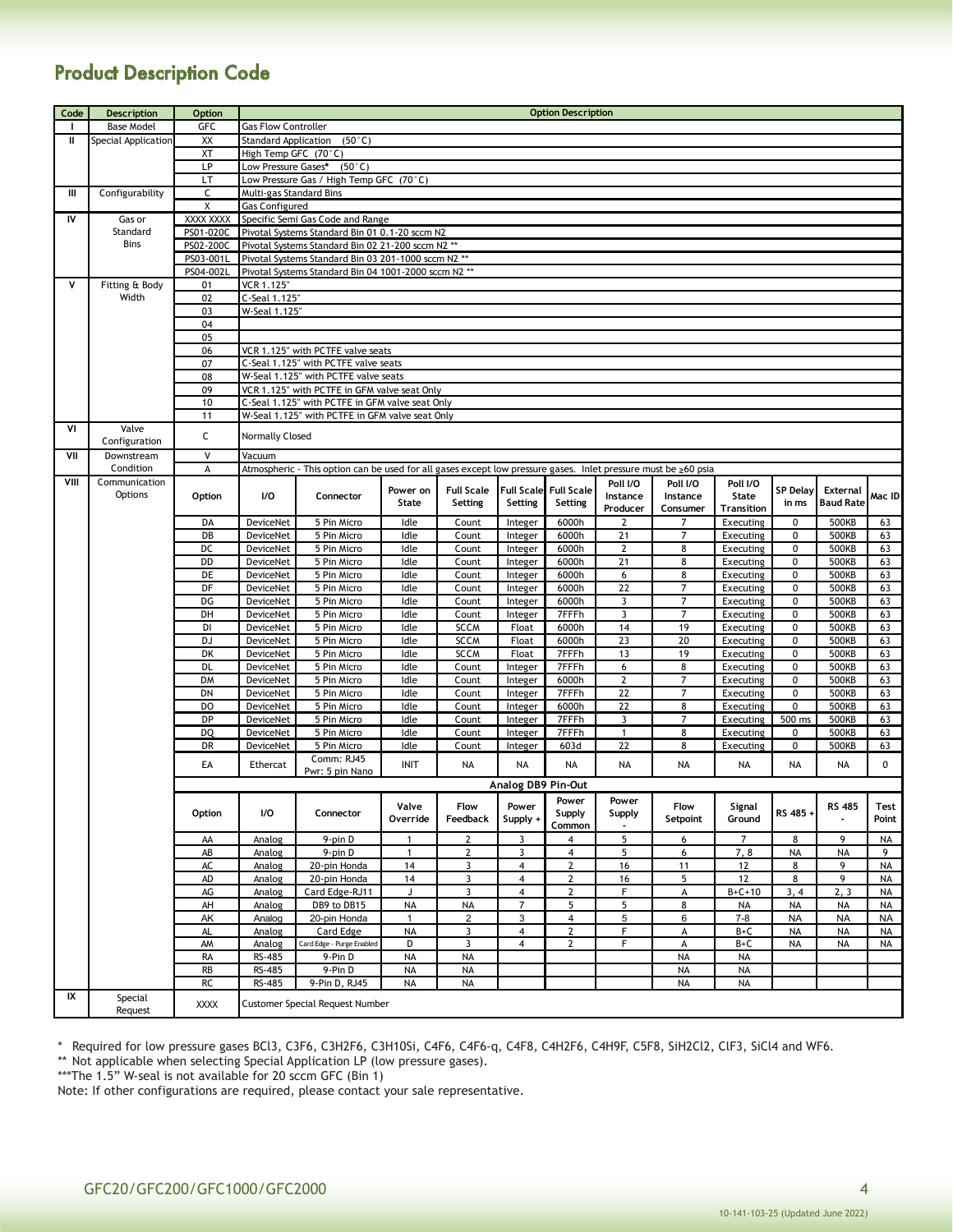# Gas Bin Table (Page 1 of 2)

|                   |                |                          | <b>Bin 1: 20 sccm</b> |                   |                    | <b>Bin 2: 200 sccm</b> |                   |             | <b>Bin 3: 1000 sccm</b> |            |                          | <b>Bin 4: 2000 sccm</b> |                          | Inlet           | Max Down-                 |  |
|-------------------|----------------|--------------------------|-----------------------|-------------------|--------------------|------------------------|-------------------|-------------|-------------------------|------------|--------------------------|-------------------------|--------------------------|-----------------|---------------------------|--|
| <b>Title</b>      |                |                          |                       | <b>FS Setting</b> |                    |                        | <b>FS Setting</b> |             | <b>FS Setting</b>       |            |                          |                         | <b>FS Setting</b>        | <b>Pressure</b> | stream                    |  |
| Gas               | Gas #          | Min<br><b>Flow</b>       | Min                   | <b>Max</b>        | Min<br><b>Flow</b> | Min                    | <b>Max</b>        | Min<br>Flow | Min                     | <b>Max</b> | <b>Min</b><br>Flow       | Min                     | Max                      | Range<br>(psig) | <b>Pressure</b><br>(Torr) |  |
| Air               | 8              | 0.1                      | 6                     | 20                | 1                  | 21                     | 200               | 5           | 201                     | 1000       | 10                       | 1001                    | 2000                     | $14.5 - 43.5$   | 400                       |  |
| Ar                | $\overline{4}$ | 0.1                      | 6                     | 20                | $\mathbf{1}$       | 21                     | 200               | 5           | 201                     | 1000       | 10                       | 1001                    | 2000                     | $14.5 - 43.5$   | 400                       |  |
| BC <sub>13</sub>  | 70             | 0.1                      | 6                     | 10                | 1                  | 11                     | 100               | 5           | 101                     | 500        |                          |                         |                          | $0.3 - 8.2$     | 400                       |  |
| C <sub>2F6</sub>  | 118            | 0.1                      | 6                     | 20                | 1                  | 21                     | 200               | 5           | 201                     | 1000       |                          |                         |                          | $14.5 - 43.5$   | 400                       |  |
| C2F4O             | 400            | 0.1                      | 6                     | 20                | 1                  | 21                     | 200               | 5           | 201                     | 1000       |                          |                         |                          | $14.5 - 43.5$   | 400                       |  |
| C3F6              | 138            | 0.1                      | 6                     | 20                | 1                  | 21                     | 200               | 5           | 201                     | 500        | ÷,                       | $\overline{a}$          | ÷,                       | $3.3 - 43.5$    | 400                       |  |
| C3H2F4            | 393            | 0.1                      | 6                     | 20                | 1                  | 21                     | 200               | 5           | 201                     | 1000       | 10                       | 1001                    | 2000                     | $14.5 - 43.5$   | 400                       |  |
| C3H2F6            | 267            | 0.1                      | 6                     | 10                | 1                  | 11                     | 100               | 5           | 101                     | 500        | $\overline{a}$           | $\overline{a}$          | $\blacksquare$           | $0.3 - 22.6$    | 400                       |  |
| C <sub>3H6</sub>  | 61             | 0.1                      | 6                     | 20                | 1                  | 21                     | 200               | 5           | 201                     | 1000       | 10                       | 1001                    | 2000                     | $14.5 - 43.5$   | 400                       |  |
| C3H10Si (TMS)     | 190            | 0.1                      | 6                     | 20                | 1                  | 21                     | 200               | 5           | 201                     | 500        |                          |                         | $\overline{\phantom{a}}$ | $3.3 - 7.2$     | 400                       |  |
| C4F6              | 270            | 0.1                      | 6                     | 10                | 1                  | 11                     | 100               | 5           | 101                     | 500        | ÷,                       | L,                      | $\overline{a}$           | $0.3 - 22.6$    | 400                       |  |
| C4F6-q            | 297            | 0.1                      | 6                     | 10                | 1                  | 11                     | 100               | 5           | 101                     | 500        | $\overline{a}$           | Ĭ.                      | $\blacksquare$           | $0.3 - 15.9$    | 400                       |  |
| C4F8              | 129            | 0.1                      | 6                     | 20                | 1                  | 21                     | 200               | 5           | 201                     | 500        |                          |                         | ÷,                       | $3.3 - 29.2$    | 400                       |  |
| C4F8-i            | 236            | $\overline{\phantom{a}}$ | 6                     | 20                | 1                  | 21                     | 200               | 5           | 201                     | 500        | $\overline{a}$           | $\overline{a}$          | L.                       | $3.3 - 29.2$    | 400                       |  |
| C4H2F6            | 402            | 0.1                      | 6                     | 10                | $\mathbf{1}$       | 11                     | 100               | 5           | 101                     | 500        |                          | Ĭ.                      | ÷,                       | $0.3 - 22.6$    | 400                       |  |
| C4H9F             | 387            | 0.1                      | 6                     | 20                | 1                  | 21                     | 200               | 5           | 201                     | 500        | $\overline{\phantom{a}}$ | $\blacksquare$          | $\blacksquare$           | $-3.7$          | Vacuum                    |  |
| C5F8              | 266            | 0.1                      | 6                     | 10                | 1                  | 11                     | 100               | 5           | 101                     | 500        | $\overline{a}$           | L,                      | ÷,                       | $-3.7 - -0.2$   | Vacuum                    |  |
| CF4               | 63             | 0.1                      | 6                     | 20                | 1                  | 21                     | 200               | 5           | 201                     | 1000       |                          |                         |                          | $14.5 - 43.5$   | 400                       |  |
| CH <sub>2F2</sub> | 160            | 0.1                      | 6                     | 20                | 1                  | 21                     | 200               | 5           | 201                     | 1000       | 10                       | 1001                    | 1500                     | $14.5 - 43.5$   | 400                       |  |
| CH <sub>3F</sub>  | 33             | 0.1                      | 6                     | 20                | 1                  | 21                     | 200               | 5           | 201                     | 1000       | 10                       | 1001                    | 1500                     | $14.5 - 43.5$   | 400                       |  |
| CHF3              | 49             | 0.1                      | 6                     | 20                | 1                  | 21                     | 200               | 5           | 201                     | 1000       | 10                       | 1001                    | 1200                     | $14.5 - 43.5$   | 400                       |  |
| CH4               | 28             | 0.1                      | 6                     | 20                | 1                  | 21                     | 200               | 5           | 201                     | 1000       | 10                       | 1001                    | 2000                     | $14.5 - 43.5$   | 400                       |  |
| CIF <sub>3</sub>  | 77             | 0.1                      | 6                     | 10                | $\mathbf{1}$       | 21                     | 100               | 5           | 101                     | 500        | $\overline{a}$           | $\overline{a}$          | $\overline{\phantom{a}}$ | $3.3 - 8.2$     | 400                       |  |
| C <sub>2</sub>    | 19             | 0.1                      | 6                     | 20                | 1                  | 21                     | 200               | 5           | 201                     | 1000       | 10                       | 1001                    | 1500                     | $14.5 - 43.5$   | 400                       |  |
| $\overline{c}$    | 9              | 0.1                      | 6                     | 20                | $\mathbf{1}$       | 21                     | 200               | 5           | 201                     | 1000       | 10                       | 1001                    | 2000                     | $14.5 - 43.5$   | 400                       |  |
| CO <sub>2</sub>   | 25             | 0.1                      | 6                     | 20                | 1                  | 21                     | 200               | 5           | 201                     | 1000       | 10                       | 1001                    | 2000                     | $14.5 - 43.5$   | 400                       |  |
| COS               | 34             | 0.1                      | 6                     | 20                | 1                  | 21                     | 200               | 5           | 201                     | 1000       | 10                       | 1001                    | 1500                     | $14.5 - 43.5$   | 400                       |  |
| COS-Special       | 5022           | 0.1                      | 6                     | 20                | 1                  | 21                     | 200               | 5           | 201                     | 1000       | 10                       | 1001                    | 1500                     | $14.5 - 43.5$   | 400                       |  |
| F <sub>2</sub>    | 18             | 0.1                      | 6                     | 20                | 1                  | 21                     | 200               | 5           | 201                     | 1000       | 10                       | 1001                    | 2000                     | $14.5 - 43.5$   | 400                       |  |

|            |  | <b>Sample Standard Application Model Code</b> |  |  |      |
|------------|--|-----------------------------------------------|--|--|------|
|            |  |                                               |  |  |      |
| <b>GFC</b> |  | 0004-500C                                     |  |  | XXXX |

|     |  | Sample Pivotal System Blank Model Code |  |  |  |
|-----|--|----------------------------------------|--|--|--|
|     |  |                                        |  |  |  |
| GFC |  | PS02-200C                              |  |  |  |

| <b>Sample LP Application Model Code</b> |  |           |  |  |  |  |  |  |  |  |  |  |
|-----------------------------------------|--|-----------|--|--|--|--|--|--|--|--|--|--|
|                                         |  |           |  |  |  |  |  |  |  |  |  |  |
|                                         |  | 0266-500C |  |  |  |  |  |  |  |  |  |  |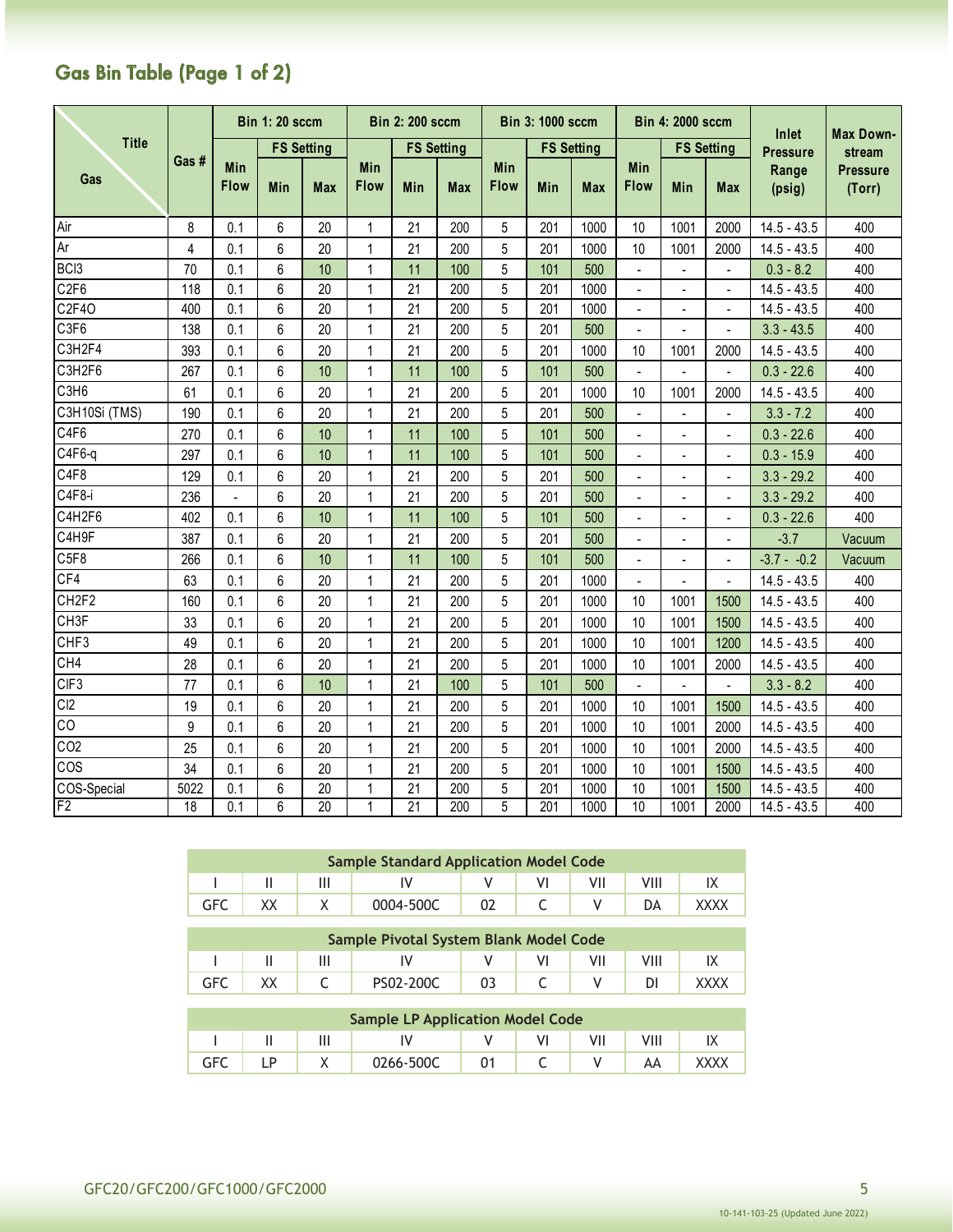# Gas Bin Table (Page 2 of 2)

|                   |                |                          | <b>Bin 1: 20 sccm</b> |                   |                    | <b>Bin 2: 200 sccm</b> |                   |                    | <b>Bin 3: 1000 sccm</b> |                   |                          | <b>Bin 4: 2000 sccm</b>  |                          | Inlet           | Max Down-                 |
|-------------------|----------------|--------------------------|-----------------------|-------------------|--------------------|------------------------|-------------------|--------------------|-------------------------|-------------------|--------------------------|--------------------------|--------------------------|-----------------|---------------------------|
| <b>Title</b>      | Gas #          |                          |                       | <b>FS Setting</b> |                    |                        | <b>FS Setting</b> |                    |                         | <b>FS Setting</b> |                          |                          | <b>FS Setting</b>        | <b>Pressure</b> | stream                    |
| Gas               |                | Min<br><b>Flow</b>       | Min                   | <b>Max</b>        | Min<br><b>Flow</b> | Min                    | <b>Max</b>        | Min<br><b>Flow</b> | Min                     | <b>Max</b>        | Min<br>Flow              | Min                      | <b>Max</b>               | Range<br>(psig) | <b>Pressure</b><br>(Torr) |
| H <sub>2</sub>    | $\overline{7}$ | 0.1                      | 6                     | 20                | $\mathbf 1$        | 21                     | 200               | 5                  | 201                     | 1000              | 10                       | 1001                     | 2000                     | $14.5 - 43.5$   | 400                       |
| <b>HBr</b>        | 10             | 0.1                      | 6                     | 20                | $\mathbf 1$        | 21                     | 200               | 5                  | 201                     | 1000              | $\blacksquare$           | $\blacksquare$           | $\blacksquare$           | $14.5 - 43.5$   | 400                       |
| He                | $\mathbf{1}$   | 0.1                      | 6                     | 20                | 1                  | 21                     | 200               | 5                  | 201                     | 1000              | 10                       | 1001                     | 2000                     | $14.5 - 43.5$   | 400                       |
| Kr                | 5              | 0.1                      | 6                     | 20                | 1                  | 21                     | 200               | 5                  | 201                     | 1000              | 10                       | 1001                     | 2000                     | $14.5 - 43.5$   | 400                       |
| N <sub>2</sub>    | 13             | 0.1                      | 6                     | 20                | 1                  | 21                     | 200               | 5                  | 201                     | 1000              | 10                       | 1001                     | 2000                     | $14.5 - 43.5$   | 400                       |
| <b>N2O</b>        | 27             | 0.1                      | 6                     | 20                | 1                  | 21                     | 200               | 5                  | 201                     | 1000              | 10                       | 1001                     | 2000                     | $14.5 - 43.5$   | 400                       |
| Ne                | $\overline{2}$ | 0.1                      | 6                     | 20                |                    | 21                     | 200               | 5                  | 201                     | 1000              | 10                       | 1001                     | 2000                     | $14.5 - 43.5$   | 400                       |
| NF3               | 53             | 0.1                      | 6                     | 20                |                    | 21                     | 200               | 5                  | 201                     | 1000              | 10                       | 1001                     | 2000                     | $14.5 - 43.5$   | 400                       |
| NH <sub>3</sub>   | 29             | 0.1                      | 6                     | 20                | 1                  | 21                     | 200               | 5                  | 201                     | 1000              | 10                       | 1001                     | 2000                     | $14.5 - 43.5$   | 400                       |
| O <sub>2</sub>    | 15             | 0.1                      | 6                     | 20                | 1                  | 21                     | 200               | 5                  | 201                     | 1000              | 10                       | 1001                     | 2000                     | $14.5 - 43.5$   | 400                       |
| SF <sub>6</sub>   | 110            | 0.1                      | 6                     | 20                | $\mathbf 1$        | 21                     | 200               | 5                  | 201                     | 1000              | $\blacksquare$           | $\overline{\phantom{a}}$ | $\blacksquare$           | $14.5 - 43.5$   | 400                       |
| Si2H6             | 97             | 0.1                      | 6                     | 20                | 1                  | 21                     | 200               | 5                  | 201                     | 1000              | 10                       | 1001                     | 1500                     | $14.5 - 43.5$   | 400                       |
| SiC <sub>I4</sub> | 108            | $\blacksquare$           | $\overline{a}$        | $\overline{a}$    |                    |                        |                   | $\overline{1}$     | 10                      | 100               |                          | $\overline{a}$           | $\blacksquare$           | $-11.7 - -10.1$ | Vacuum                    |
| SiF4              | 88             | $\overline{\phantom{a}}$ | 6                     | 20                | 1                  | 21                     | 200               | 5                  | 201                     | 1000              | $\overline{\phantom{a}}$ | $\blacksquare$           | $\blacksquare$           | $14.5 - 43.5$   | 400                       |
| SiH2Cl2           | 67             | 0.1                      | 6                     | 20                | 1                  | 21                     | 200               | 5                  | 201                     | 1000              | $\overline{\phantom{a}}$ | $\overline{a}$           | $\overline{\phantom{a}}$ | $3.3 - 13.6$    | 400                       |
| SiH4              | 39             | 0.1                      | 6                     | 20                | $\mathbf 1$        | 21                     | 200               | 5                  | 201                     | 1000              | 10                       | 1001                     | 2000                     | $14.5 - 43.5$   | 400                       |
| SO <sub>2</sub>   | 32             | 0.1                      | 6                     | 20                | 1                  | 21                     | 200               | 5                  | 201                     | 1000              | 10                       | 1001                     | 2000                     | $14.5 - 43.5$   | 400                       |
| WF6               | 121            | 0.1                      | 6                     | 10                | $\mathbf{1}$       | 11                     | 100               | 5                  | 101                     | 500               | $\overline{a}$           | $\overline{a}$           | $\overline{a}$           | $-2.7 - 3.7$    | Vacuum                    |
| Xe                | 6              | 0.1                      | 6                     | 10                | $\mathbf{1}$       | 11                     | 100               | 5                  | 101                     | 500               | $\overline{\phantom{a}}$ | $\overline{a}$           | $\blacksquare$           | $14.5 - 43.5$   | 400                       |
| 5% B2H6 in Ar     | 615            | 0.1                      | 6                     | 20                | 1                  | 21                     | 200               | 5                  | 201                     | 1000              | 10                       | 1001                     | 2000                     | $14.5 - 43.5$   | 400                       |
| 5% B2H6 in N2     | 654            | 0.1                      | 6                     | 20                |                    | 21                     | 200               | 5                  | 201                     | 1000              | 10                       | 1001                     | 2000                     | $14.5 - 43.5$   | 400                       |
| 6% B2H6 in N2     | 927            | 0.1                      | 6                     | 20                | 1                  | 21                     | 200               | 5                  | 201                     | 1000              | 10                       | 1001                     | 2000                     | $14.5 - 43.5$   | 400                       |
| 2.7% C2H4 in He   | 897            | 0.1                      | 6                     | 20                | 1                  | 21                     | 200               | 5                  | 201                     | 1000              | 10                       | 1001                     | 2000                     | $14.5 - 43.5$   | 400                       |
| 3% C2H4 in He     | 878            | 0.1                      | 6                     | 20                | 1                  | 21                     | 200               | 5                  | 201                     | 1000              | 10                       | 1001                     | 2000                     | $14.5 - 43.5$   | 400                       |
| 30% C2H4 in He    | 946            | 0.1                      | 6                     | 20                | 1                  | 21                     | 200               | 5                  | 201                     | 1000              | 10                       | 1001                     | 2000                     | $14.5 - 43.5$   | 400                       |
| 4% H2 in N2       | 607            | 0.1                      | 6                     | 20                | $\mathbf 1$        | 21                     | 200               | 5                  | 201                     | 1000              | 10                       | 1001                     | 2000                     | $14.5 - 43.5$   | 400                       |
| 20% F2 in Ar      | 980            | 0.1                      | 6                     | 20                | 1                  | 21                     | 200               | 5                  | 201                     | 1000              | 10                       | 1001                     | 2000                     | $14.5 - 43.5$   | 400                       |
| 20% O2 in He      | 536            | 0.1                      | 6                     | 20                | 1                  | 21                     | 200               | 5                  | 201                     | 1000              | 10                       | 1001                     | 2000                     | $14.5 - 43.5$   | 400                       |
| 30% O2 in He      | 604            | 0.1                      | 6                     | 20                | 1                  | 21                     | 200               | 5                  | 201                     | 1000              | 10                       | 1001                     | 2000                     | $14.5 - 43.5$   | 400                       |
| 50% PH3 in SiH4   | 632            | 0.1                      | 6                     | 20                | 1                  | 21                     | 200               | 5                  | 201                     | 1000              | 10                       | 1001                     | 2000                     | $14.5 - 43.5$   | 400                       |
| 20% SiH4 in He    | 529            | 0.1                      | 6                     | 20                | 1                  | 21                     | 200               | 5                  | 201                     | 1000              | 10                       | 1001                     | 2000                     | $14.5 - 43.5$   | 400                       |

Note: The maximum inlet pressure for non-low vapor pressure gases is 58.2 psia (401.3 kPaA) flowing into vacuum up to 400T. When the gas is flowing to atmosphere for verification tests the inlet pressure must be greater than 60 psia.

For any flows higher than the listed values, the upstream and downstream pressure conditions change from the standard, so please contact your sales representative to verify the pressure.

For low pressure gases C3H2F6,C3H10Si, C4H2F6, C5F8, SiCl4, BCl3, C4F6, C4F8 and WF6 a LP GFC is required. The inlet pressures stated in the table are

for operation at 25C. For any flows outside this temperature and range, the gas may not perform as required.

For SiCl4, the minimum flow is 1 sccm assuming the pressure requirements are met.

If other configurations are required, please contact your sales representative.

|     |  | <b>Sample Standard Application Model Code</b> |  |  |  |
|-----|--|-----------------------------------------------|--|--|--|
|     |  |                                               |  |  |  |
| GFC |  | 0654-750C                                     |  |  |  |

| Sample Pivotal System Blank Model Code |     |  |  |           |  |  |     |  |  |  |
|----------------------------------------|-----|--|--|-----------|--|--|-----|--|--|--|
|                                        |     |  |  |           |  |  | VII |  |  |  |
|                                        | GFC |  |  | PS04-002L |  |  |     |  |  |  |

| <b>Sample LP Application Model Code</b> |  |  |           |  |  |     |  |      |  |  |  |
|-----------------------------------------|--|--|-----------|--|--|-----|--|------|--|--|--|
|                                         |  |  |           |  |  | ٧II |  |      |  |  |  |
| <b>GFC</b>                              |  |  | 0121-500C |  |  |     |  | xxxx |  |  |  |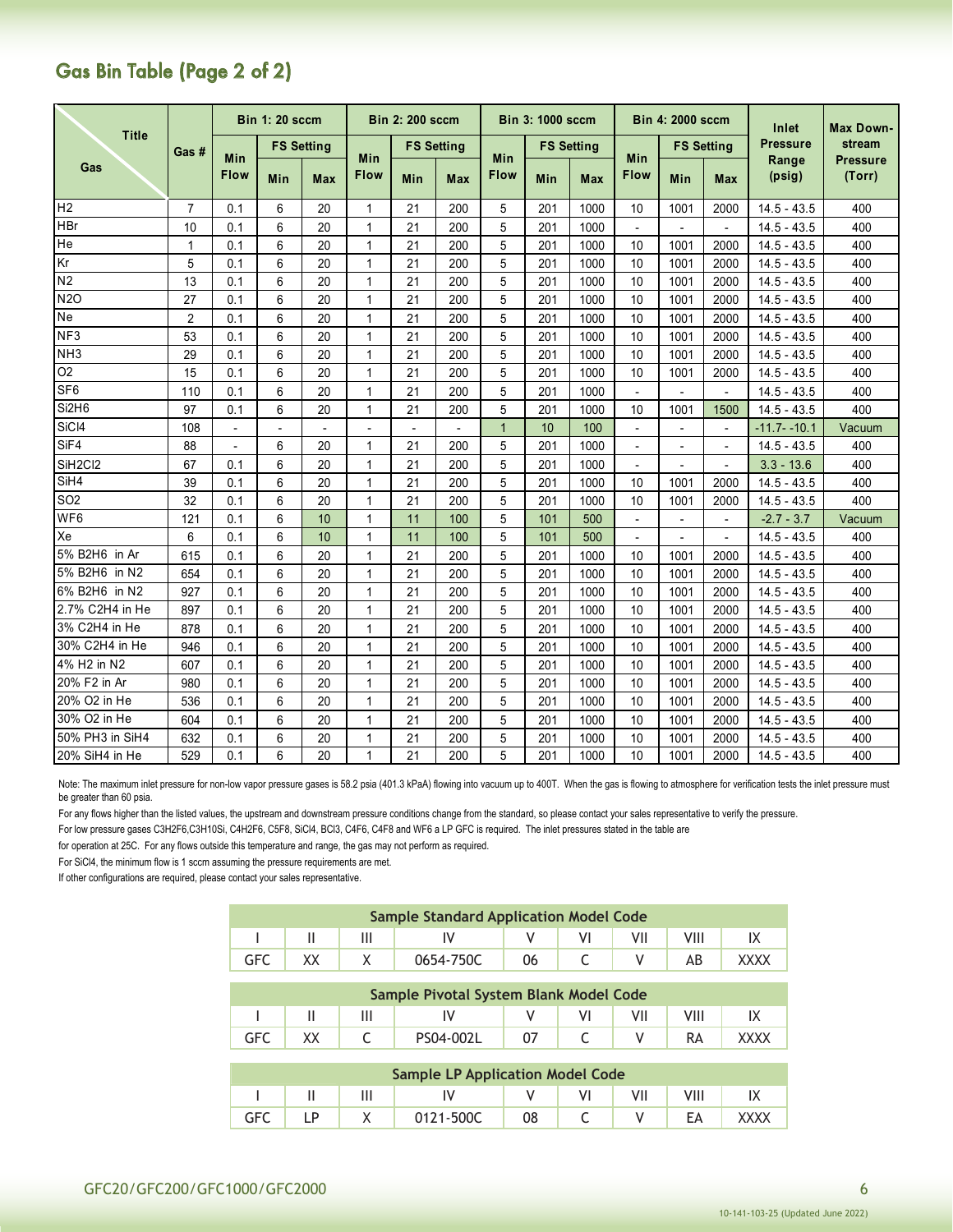### GFC VCR Dimensions





# GFC C-Seal and W-Seal Dimensions

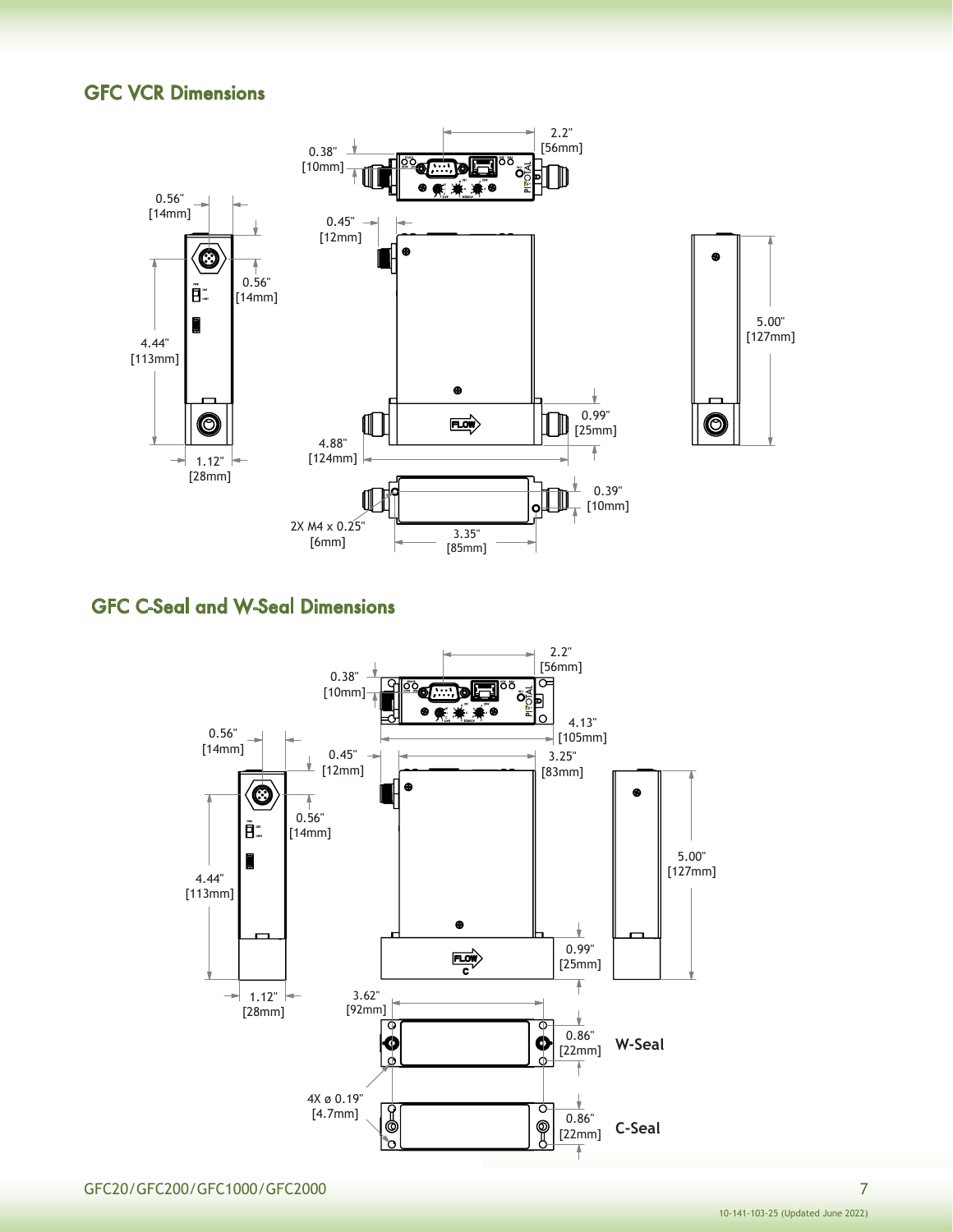# GFC Analog Adapter (AB)





# GFC Honda Adapter (AC/AD/AK)



### GFC Card Edge Analog Adapter (AL/AM)





0.38" [10mm]

> $-0.56"$ [14mm]

ïπ

 $\bigcirc$ 

 $\tilde{\mathbf{B}}^*$ I



。…… 。 ∴.● `..

0.52" [13mm]

2.2" [56mm]

II.

<u>iugoogui</u>

0.49" [12mm]

liai

٠

0.42" [11mm]



lo o

۰